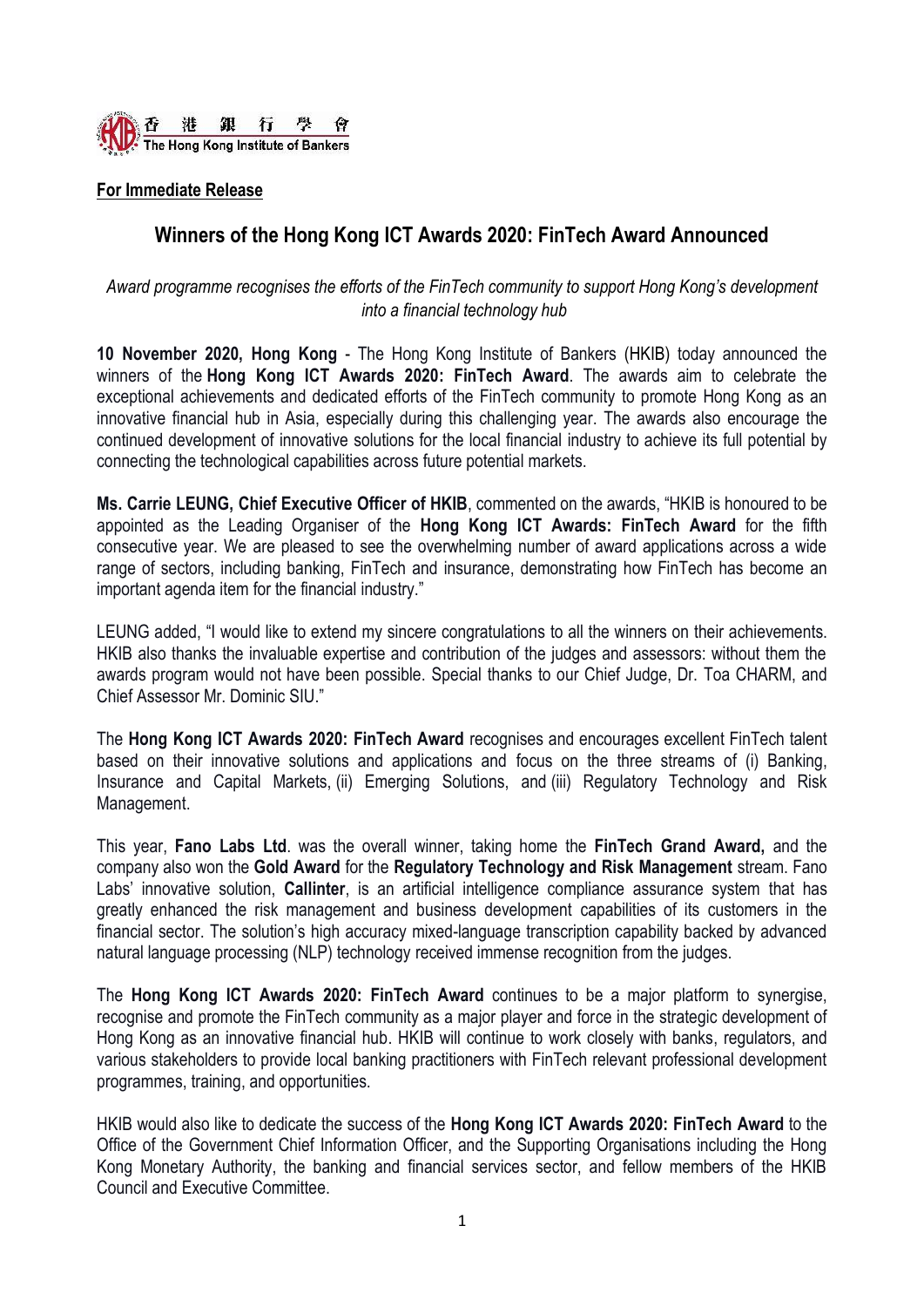#### \*\*\*Ends\*\*\*

# **Photo captions:**



**Photo 1**: Carrie LEUNG (first from left), Chief Executive Officer, HKIB, David KWOK (fifth from left), *Fellow Certified Banker*, Honorary Secretary, HKIB, and Dr. Toa CHARM (sixth from left), Chief Judge for the Hong Kong ICT Awards 2020: FinTech Award, along with the other members of the judging panel.



Photo 2: Carrie LEUNG (first from left), Chief Executive Officer, HKIB, Dominic SIU, (sixth from left), Chief Assessor for the Hong Kong ICT Awards 2020: FinTech Award, Philip KAM (first from right), General Manager, Institute Development, HKIB, along with other members of the assessment team.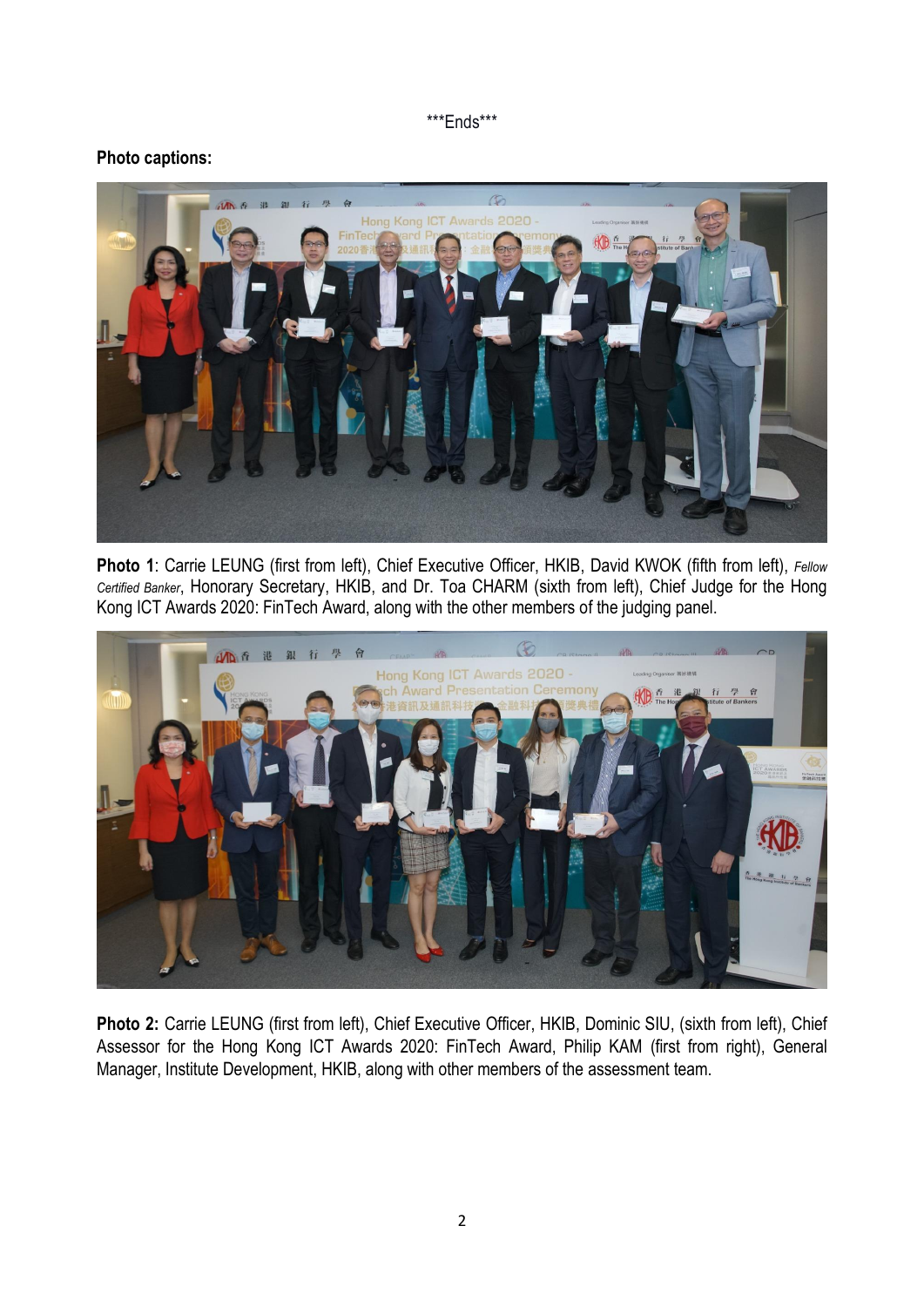

**Photo 3:** David KWOK (second from left), *Fellow Certified Banker*, Honorary Secretary, HKIB, presents the Hong Kong ICT Awards 2020: FinTech Grand Award and the Gold Award (Regulatory Technology and Risk Management) to Fano Labs Ltd.

| <b>Organisation/ Winner</b>                                                          | <b>Title of Entry</b>                                         |  |  |  |
|--------------------------------------------------------------------------------------|---------------------------------------------------------------|--|--|--|
| Hong Kong ICT Awards 2020: FinTech Grand Award                                       |                                                               |  |  |  |
| Fano Labs Ltd.                                                                       | Callinter, an Artificial Intelligence<br>Compliance Assurance |  |  |  |
|                                                                                      | System                                                        |  |  |  |
| Hong Kong ICT Awards 2020: FinTech (Regulatory Technology and Risk Management) Award |                                                               |  |  |  |
| <b>Gold Award</b>                                                                    |                                                               |  |  |  |
| Fano Labs Ltd.                                                                       | Callinter, an Artificial Intelligence<br>Compliance Assurance |  |  |  |
|                                                                                      | System                                                        |  |  |  |
| <b>Silver Award</b>                                                                  |                                                               |  |  |  |
| Know Your Customer Ltd.                                                              | Know Your Customer Digital Onboarding Solutions               |  |  |  |
| Wizpresso                                                                            | Wizpresso Search                                              |  |  |  |
| <b>Certificate of Merit</b>                                                          |                                                               |  |  |  |
| Datago Technology Ltd.                                                               | <b>Text Analytics Platform for Chinese Capital Market</b>     |  |  |  |
| Hong Kong ICT Awards 2020: FinTech (Banking, Insurance and Capital Markets) Award    |                                                               |  |  |  |
| <b>Gold Award</b>                                                                    |                                                               |  |  |  |
| Federation<br>Kong<br>of<br>The<br>Hong                                              | Motor Insurance DLT-based Authentication System (MIDAS)       |  |  |  |
| <b>Insurers</b>                                                                      |                                                               |  |  |  |
| <b>Silver Award</b>                                                                  |                                                               |  |  |  |
| Hang Seng Bank Ltd.                                                                  | <b>BERI</b>                                                   |  |  |  |
| OneDegree Global Ltd.                                                                | OneDegree Global                                              |  |  |  |
| <b>Certificate of Merit</b>                                                          |                                                               |  |  |  |

# **Appendix - Hong Kong ICT Awards 2020: FinTech Award winners**